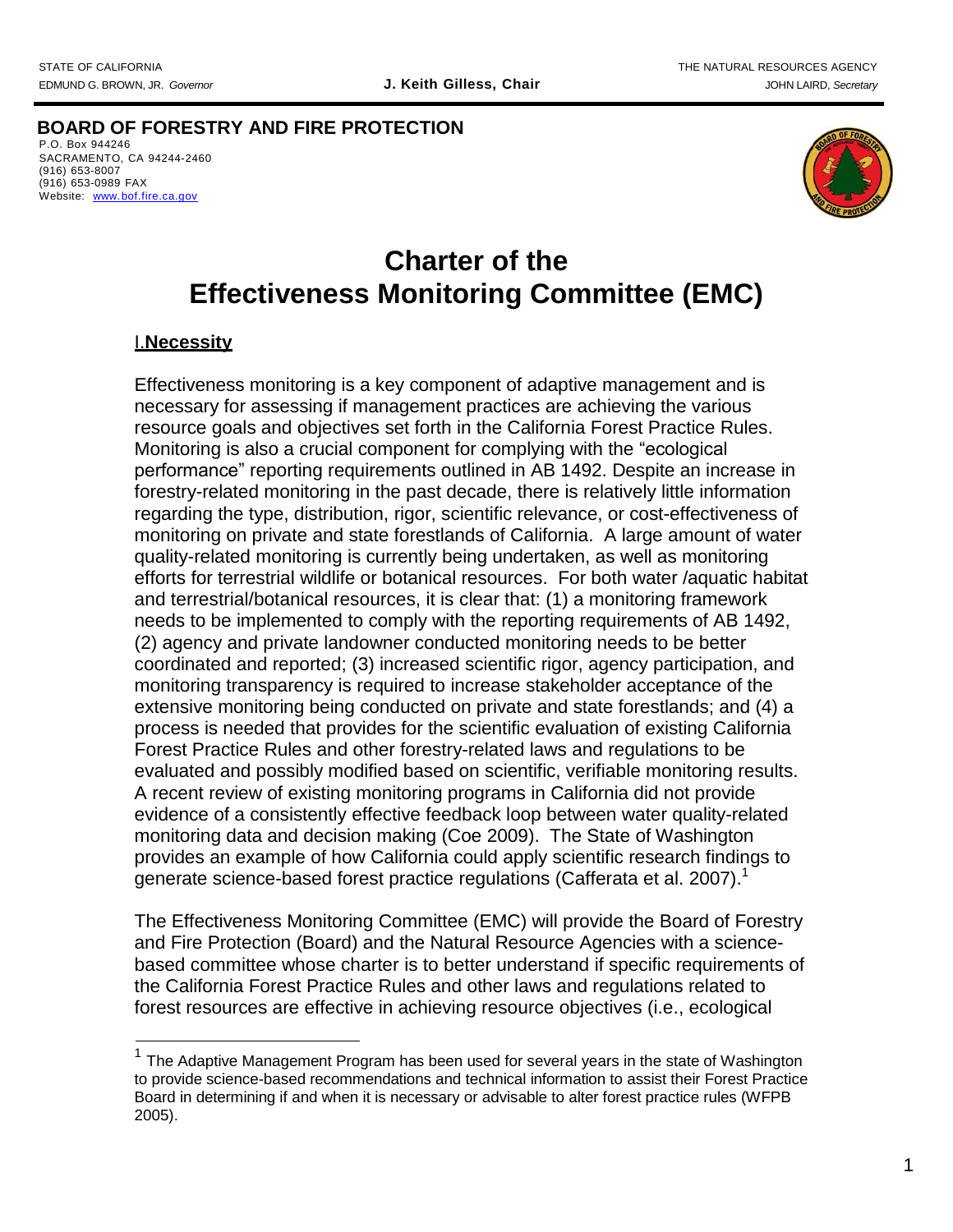performance requirements of AB 1492). As an example, the prescriptive Watercourse and Lake Protection Rules can be validated to determine if they meet Basin Plan standards for water temperature, an issue that has long been a point of contention in the Forest Practice Rules.

Adaptive management is a structured, iterative process of decision making in the face of uncertainty, with an aim to reducing uncertainty and responding to changed conditions over time via system monitoring. An EMC will lead to standardized repeatable evaluation and assessment of the effectiveness of the Rules and other regulations at meeting their prescribed goals.

Implementing a statewide adaptive forest management program in California requires an integrated political, social, and scientific framework to address the various adaptive management implementation criteria. The Washington Forest Practices Adaptive Management Program and the Oregon Department of Forestry Indicators of Sustainable Forests Program offer templates for implementing a statewide effectiveness monitoring and adaptive management program in California.

In California, several Habitat Conservation Plans prepared in compliance with the federal Endangered Species Act often include monitoring directed at both terrestrial and aquatic species. While these monitoring efforts can be rigorous, their results are often limited in scope and geographic area (i.e., limited to specific conservation strategies in the plan and may or may not be applicable in assessing Forest Practice Rule effectiveness).

While implementation and limited short-term effectiveness monitoring focused on aquatic issues have been conducted over the past 20 years on California's private and state forestlands (Tuttle 1995, BOF 1999, Cafferata and Munn 2002, Brandow et al. 2006, Longstreth et al. 2008), no comprehensive, structured program has been established to provide an adaptive management approach.<sup>2</sup> Beginning in 1989, the Board's Monitoring Study Group (MSG) has conducted implementation monitoring and short-term effectiveness monitoring, as part of establishing a longterm monitoring program. The MSG, however, has largely become a forum for sharing scientific information regarding water quality monitoring conducted in California since 2000. Additionally, the Board's recently established Research and Science Committee (RSC) reviews general research needs for forests in California. While these existing committees may be able to address some portion of the goals and objectives of an EMC, they cannot, either individually of cumulatively, provide the structure, scientific guidance or support of an EMC.

 $2$  Note that longer-term instream cooperative monitoring projects, such as the Caspar Creek watershed study and the Judd Creek watershed study have provided detailed but localized information on Forest Practice Rule effectiveness related to water quality concerns.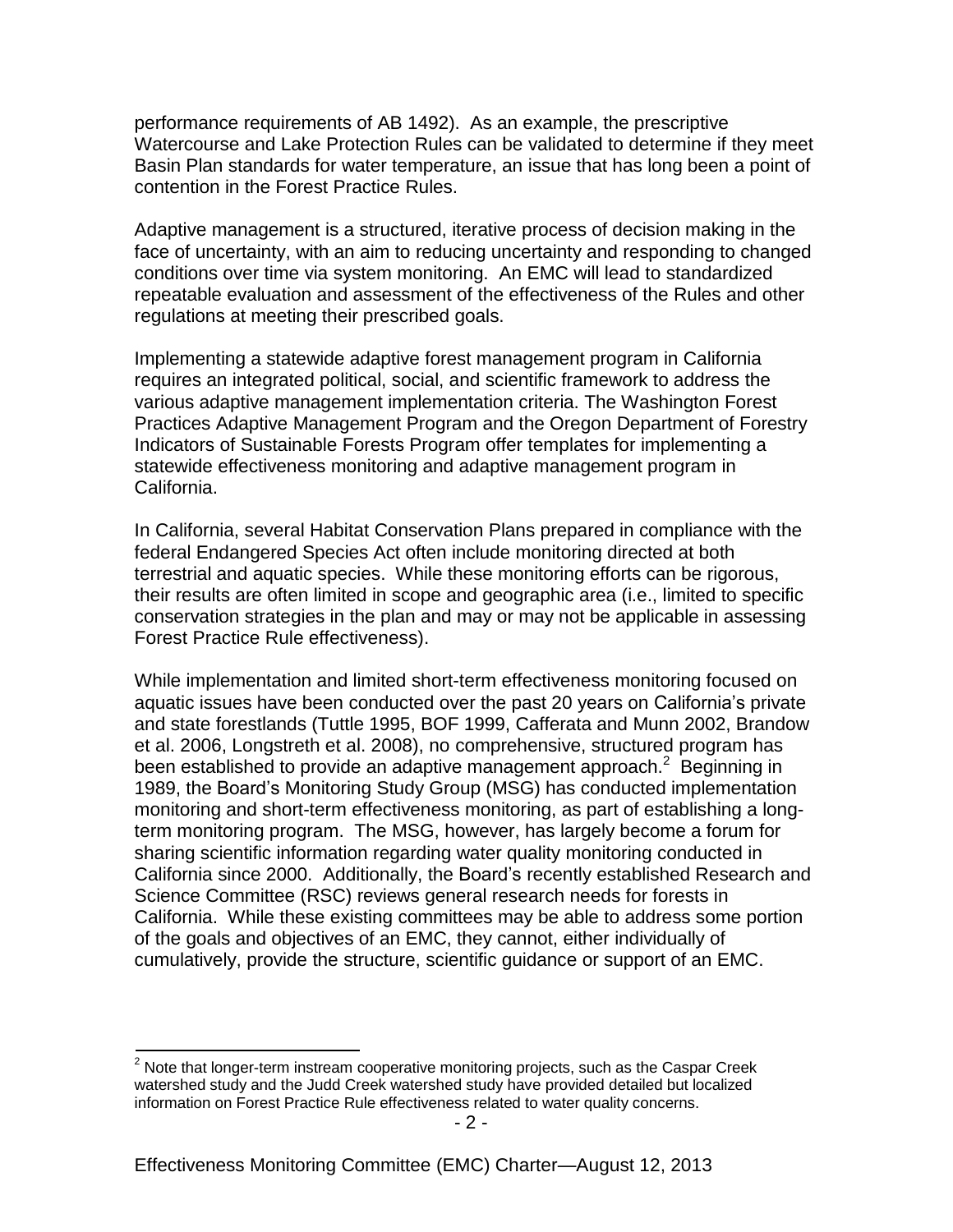## II.**Purpose, Goals, and Objectives**

The Effectiveness Monitoring Committee will act as a technical advisory committee to, and receive oversight from, the Board of Forestry and Fire Protection (Board) to develop and implement an effectiveness monitoring program that can provide an active feedback loop to policymakers, managers, agencies, and the public. The EMC will provide input to the Board to ensure a scientific-based monitoring effort is used to comply with the reporting requirements of AB 1492 and evaluate the effectiveness of the California Forest Practice Rules and other forestry-related laws and regulations related to water quality, aquatic habitat, and wildlife habitats. Also, the EMC will provide input to the Board to a formal adaptive management approach to policy development and analysis (Figure 1).

**Goals**: Establish a collaborative, transparent, and science-based monitoring effort and process-based understanding of the effectiveness of the California Forest Practice Rules and other forestry-related laws and regulations on maintaining or enhancing water quality, aquatic habitat, and wildlife habitats, the EMC will:

(a) Provide a framework and support to comply with the reporting requirements of AB 1492.

(b) Support an adaptive management process by providing feedback to the Board regarding California Forest Practice Rules effectiveness.<sup>3</sup>

(c) Facilitate and recommend monitoring practices to evaluate how well current practices restore and maintain riparian, aquatic, and terrestrial habitat on private and state forestlands for state and federally listed species and priority species of concern (aquatic and terrestrial).

(d) Ensure that the process is consistent with the goals of the Clean Water Act for water quality on private and state forestlands.

(e) Ensure that the process is consistent with the goals of the Federal and State Endangered Species Acts on private and state forestlands.

(f) Ensure that appropriate scientific methods and statistical evaluation, when necessary, are used to evaluate effectiveness of California Forest Practice Rules and other forestry-related laws and regulations.

(g) Encourage dissemination of information through general public and scientific outlets.

<sup>3</sup> An adaptive management program should ensure that the Board adjusts its regulations for protection of aquatic and terrestrial resources based on the most current and best available scientific knowledge and technical information.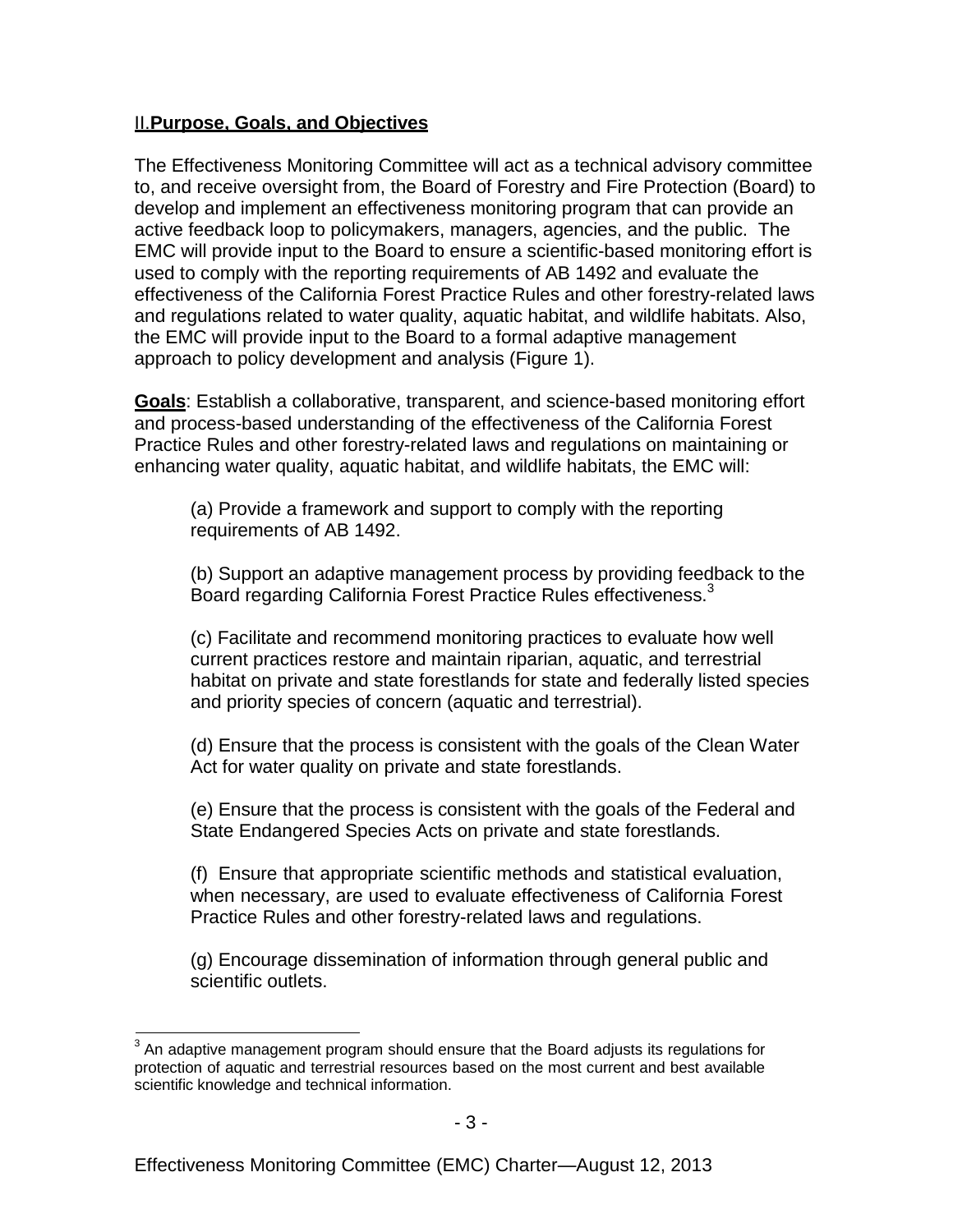(h) Promote use of Demonstration State Forests for effectiveness monitoring of FPRs, water quality laws and Fish and Game codes, and other forestry-related laws and regulations.

## **Objectives**:

A. Involve representatives of key stakeholders that have demonstrated previous collaboration in resource monitoring or scientific studies.

B. Develop an overall monitoring strategic plan or "road map" including:

1. Catalog and review past and ongoing monitoring project results, encourage continuation of valuable projects/monitoring programs, help guide development of new approaches, and ensure that duplication is limited.<sup>45</sup> The review should state in a hierarchical format the level of existing information for specific watershed and wildlife issues of concern.

2. Seek, accept and consider questions from stakeholders and the interested public (key areas of concern) about the effectiveness of specific aquatic or terrestrial-related forest practice rules (i.e., ecological performance).

3. EMC members, in conjunction with the Board, should identify critical monitoring questions that address various EMC goals and objectives.

C. Develop guidance for appropriate scientific methods and statistical analysis to be used to evaluate effectiveness of California Forest Practice Rules.

1. Increase understanding of the linkage between forest practices and the resource(s) of concern.

2. Provide guidance for the acceptable level of scientific uncertainty across the broad spectrum of monitoring efforts from small-scale short-term monitoring to long-term replicated studies.

D. Collaboratively develop methods to prioritize monitoring questions, and based on these methods, help select the highest priority projects to monitor.

<sup>&</sup>lt;sup>4</sup> Past BOF and CAL FIRE monitoring reports are posted on the Board's Monitoring Study Group website: [http://www.bof.fire.ca.gov/board\\_committees/monitoring\\_study\\_group/.](http://www.bof.fire.ca.gov/board_committees/monitoring_study_group/)

<sup>&</sup>lt;sup>5</sup> "Duplication" does not mean replication in a monitoring sense, nor should its avoidance interfere with a specific private or state landowner need.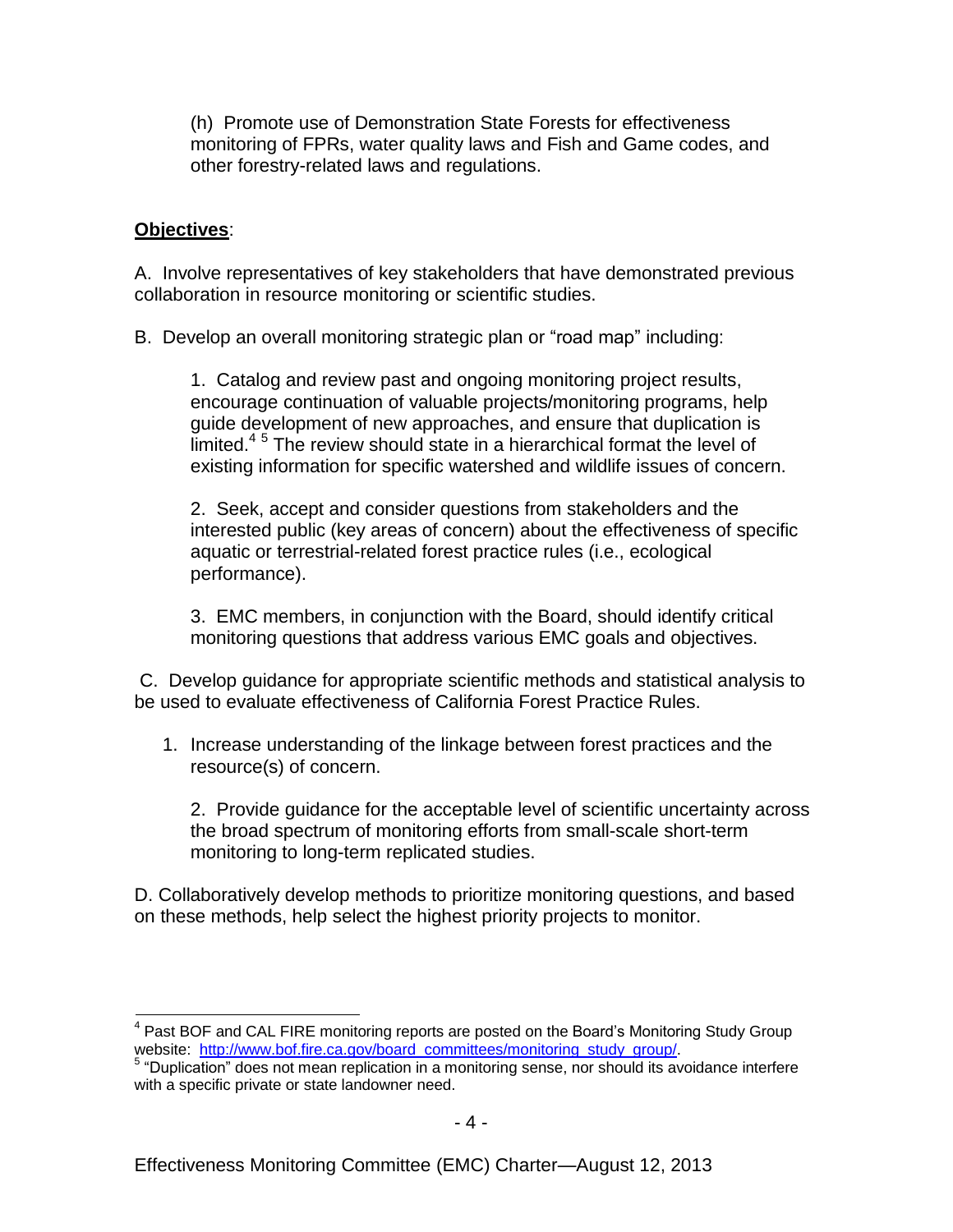E. Foster a collaborative scientific atmosphere to build partnerships and relationships. This may help defer or share the costs of monitoring and help build mutual trust and understanding of scientific results.

F. Promote collaborative fact-finding and understanding of scientific results at local, regional, and state levels.

G. Spread awareness of results to stakeholders, decision-makers, and the public through:

- 1. Field tours.
- 2. Internet availability.
- 3. Workshops and conferences.
- 4. Scientific journals.
- 5. Other user-friendly formats.

## III.**Membership and Committee Structure**

#### A.*Appointment, Representation, and Compensation*

The Board shall appoint EMC members and agency representatives $<sup>5</sup>$  that: (1)</sup> have scientific and natural resource professional backgrounds, (2) have demonstrated previous collaboration in resource monitoring or scientific studies, and (3) are willing to serve on the EMC. Members should be capable of working collaboratively and developing work products in a timely manner. Members shall be appointed by the Board, with appointees having expertise in hydrology, geology, fluvial geomorphology, aquatic ecology, fisheries, forestry, wildlife management, and resource monitoring and sampling. In addition, members shall also have a working knowledge of the California Forest Practice Rules and forest management operations on private and state forestlands.

Agency representatives will act as consultants rather than direct members. They will be expected to provide their respective agencies' policy perspectives and act as technical specialists.

A statement of qualifications shall be required to verify education and field/rule application experience. Members shall be appointed from academia, professional consulting firms, state and federal agencies, private and state forestland owners, and the public. Members should be applied scientists or natural resource

<sup>&</sup>lt;sup>5</sup> Agency representatives include: Natural Resources Agency, Department of Fish and Wildlife, California Geological Survey, California Department of Forestry and Fire Protection, State and Regional Water Quality Control Boards, National Marine Fisheries Service, and US Fish and Wildlife Service. Review Team agencies will assign a lead representative and a back-up representative. Mr. John Laird, Secretary for Natural Resources, will be consulted regarding agency representation.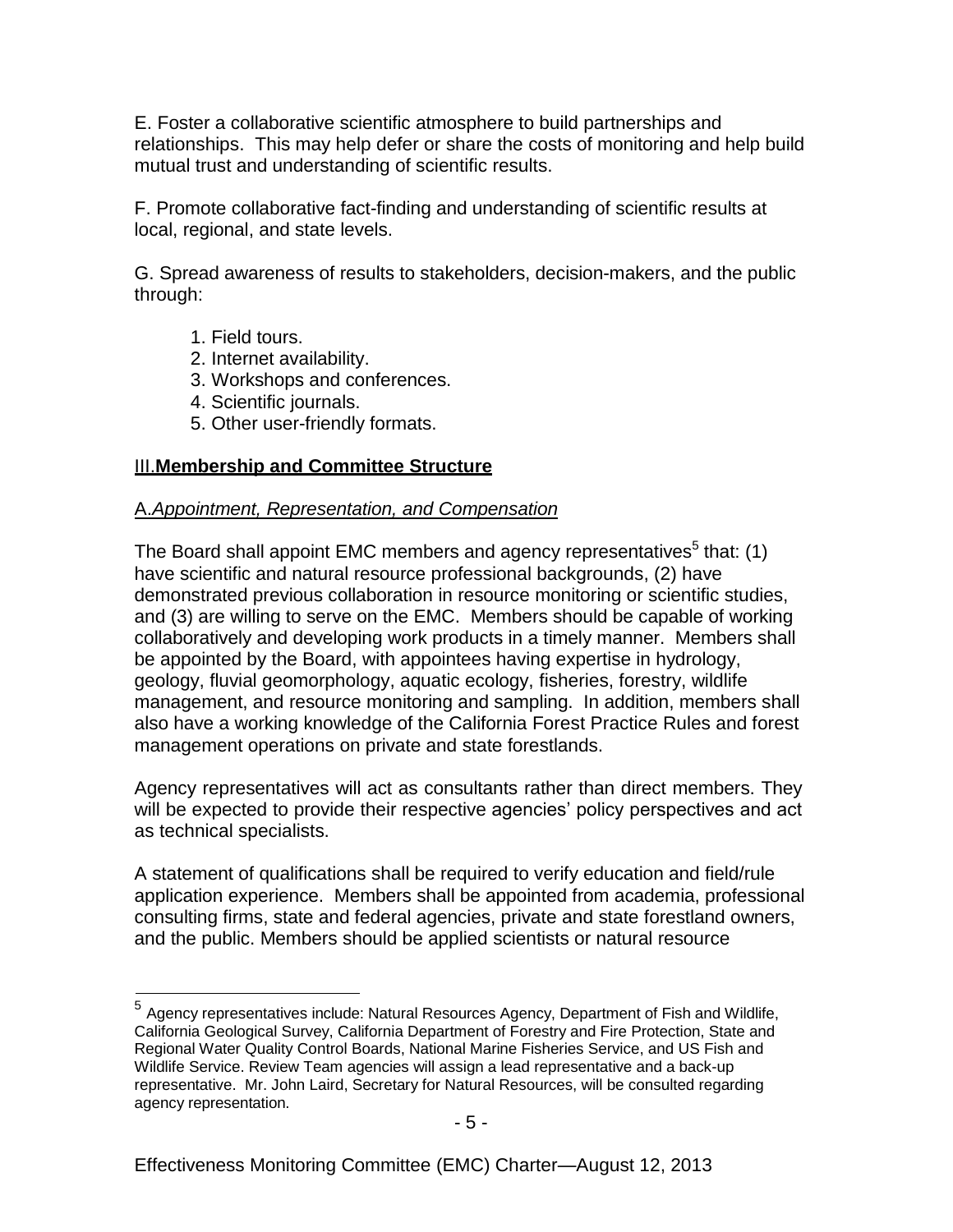professionals with demonstrated previous collaboration in resource monitoring that can also represent a stakeholder group.

There is no compensation for service on this advisory committee, but members shall be reimbursed for their expenses in attending meetings to the extent that the law allows.

## B.*Duration*

The EMC shall be a permanent Advisory Committee of the Board. The duration for appointment to this committee is either two, three, or four years (i.e., mixed appointments).

## *C.. Chair and Vice-Chair*

The Board shall appoint a chair and a vice-chair of the EMC for two year terms. Strong leadership has been found to be critical for successful adaptive management (Gregory et al. 2006).

# D.*Meetings*

EMC meetings shall be publicly noticed and will be open to all interested parties, following the Bagley-Keene Open Meeting Act requirements. Meetings are anticipated to occur at least once every two months in noticed locations, and they will incorporate the use of web-based conferencing where possible. The EMC chair shall invite public comment at specified times during a meeting. The EMC chair and Board/CAL FIRE staff shall be responsible for determining meeting times, format, location, and duration. CAL FIRE and/or the Board shall provide staffing for the EMC. Meeting agendas shall be posted on the Board EMC website. Meeting minutes shall be posted on both the Board EMC web and EMC ftp sites.

BOF appointed EMC members shall be required to follow meeting "ground rules" to foster a collaborative scientific-based approach to achieving the stated goals and objectives of the  $EMC<sup>6</sup>$ . These include a commitment to:

- (1) Attempt to reach consensus.
- (2) Attend all scheduled meetings,
- (3) Listen carefully and ask questions to better understand unclear issues.
- (4) Have the EMC receive priority attention, staffing, and time,

(5) Have all EMC members clearly define the purposes and goals of their organizations, and

 $6$  Note that these ground rules are based on those used by the Timber, Fish, Wildlife (TFW) Group in Washington, and have proven highly valuable (WFPB 1987).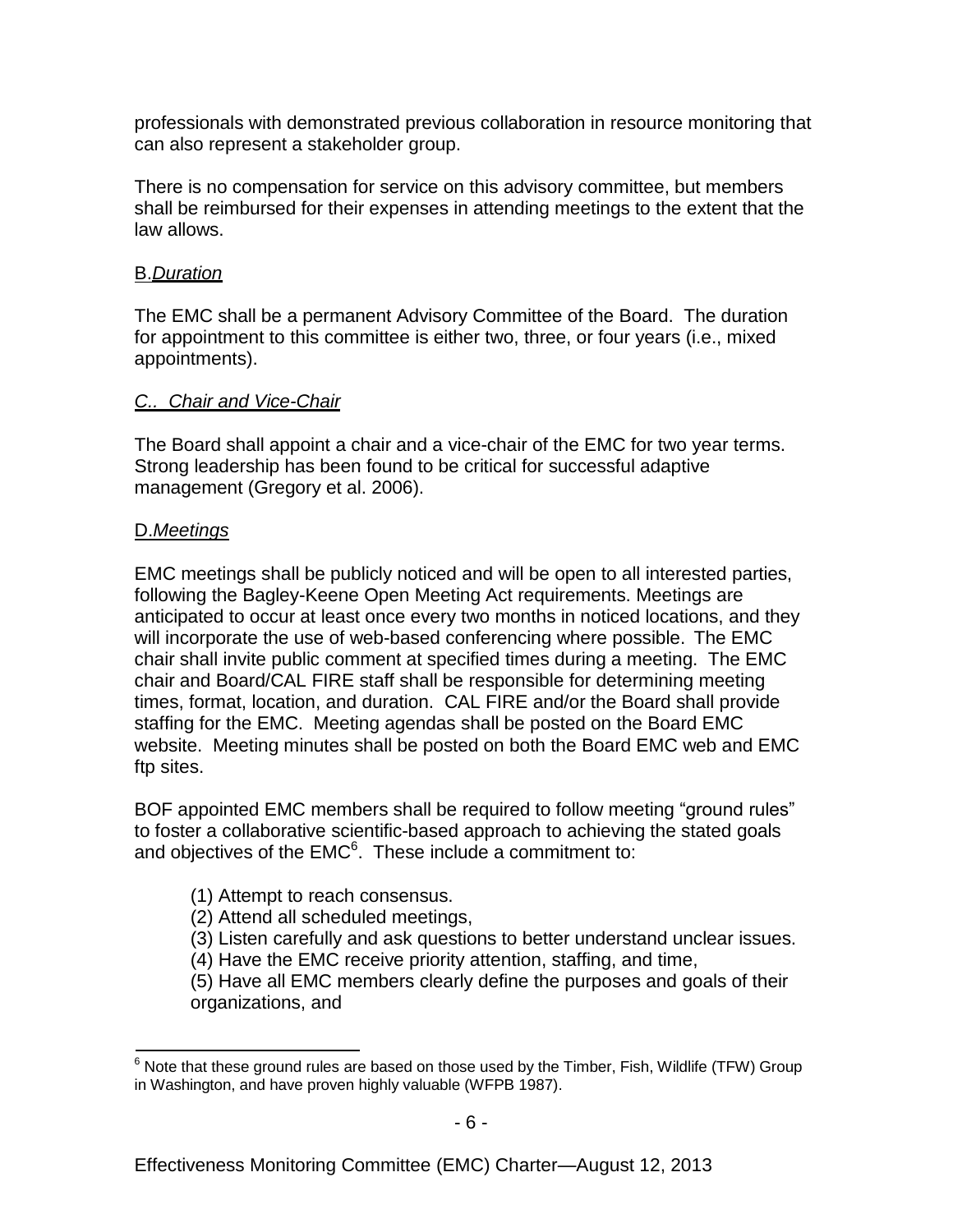(6) Have all EMC members recognize the legitimacy of the goals and differing perspectives of other EMC member organizations.

# E.*EMC Actions*

The goal will be to have all actions and recommendations to be made by consensus. Facilitation may be necessary. If failure to reach consensus occurs, the record (i.e., meeting notes) shall specify the key differences and the reasons consensus could not be reached.

# IV.**Implementation of Effectiveness Monitoring**

Funding for the highest rated study proposals is expected to come from a combination of sources, including:

- AB 1492 (the lumber tax bill), requiring an evaluation of ecological performance [Sec. 4629.9 (a)(8)(F)], including monitoring the effectiveness of regulations promoting ecological benefits.
- State and private sources.
- Grants.

In a collaborative process, the EMC, its stakeholders, and Board/CAL FIRE/Natural Resource Agencies staff shall be responsible (if necessary) for developing specific monitoring plans. Data will be collected using several different approaches—compiling data where it is readily available, in addition to developing new study plans, securing peer review, and overseeing the completion of the scientific investigations and interim reports, if necessary. These approaches likely will include:

- 1. Forming state agency teams to conduct programmatic effectiveness monitoring of timberland management compliance with existing laws and regulations for adaptive management, similar to the process used for the Interagency Mitigation Monitoring Program (IMMP) from 2005 to 2008 to evaluate watercourse crossings (Longstreth et al. 2008) and by the Battle Creek Task Force (2011). All stakeholders will be invited to observe collection of field data. Members of the general public may participate in monitoring efforts at the sole discretion of the EMC, its stakeholders, and at the permission of participating private landowners, if necessary and required.
- 2. Utilizing data produced by existing landowner monitoring programs, provided that there is sufficient state agency oversight.
- 3. Utilizing data from existing state agency monitoring programs where and when appropriate (e.g., SWAMP, FORPRIEM, etc.).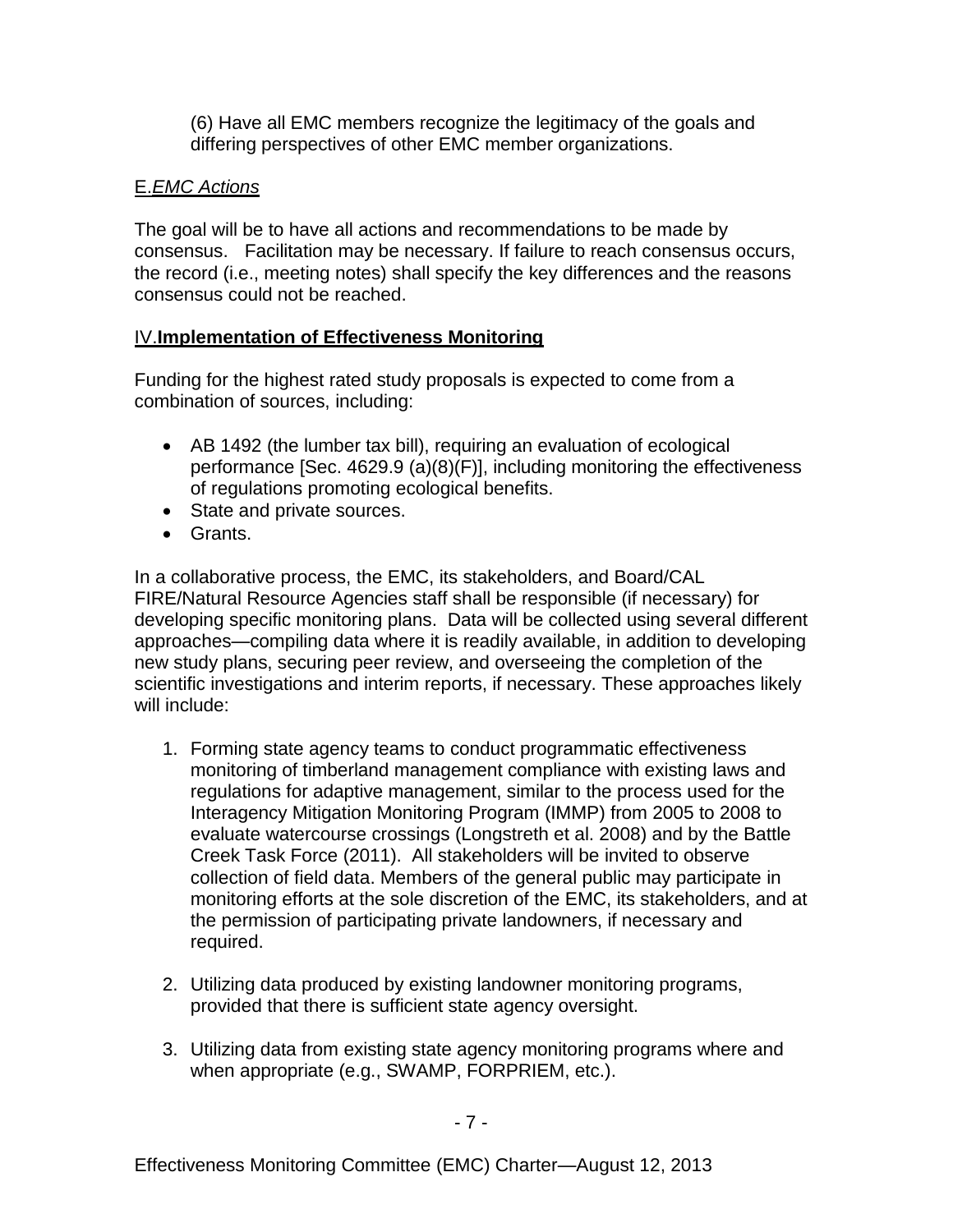4. Hiring contractors to address issues requiring special expertise, short turnaround time, or support from EMC staff.

Both statewide (or regional) trend monitoring data are required, as are more sitespecific data to answer specific questions related to effectiveness of key laws and regulations (e.g., Class II-L water temperature questions). "Specific question" studies may initially be implemented on Demonstration State Forests as pilot projects with a high likelihood of success.

"Measurables" or key criteria are necessary for statewide data, and selected criteria may be able to be patterned after those utilized by the Oregon Department of Forestry's Indicators of Sustainable Forests program. The EMC will make decisions regarding key criteria for effectiveness and trend monitoring.

## V.**Reports and Adaptive Management Process**

Members of the EMC or principal investigators conducting monitoring will synthesize the results into final reports for the EMC. The reports shall include descriptions of purpose and need, scientific methods, results and technical analysis, evaluation of implications for resources and forest management operations, and disclosure of any possible limitations of results and any scientific uncertainty. The reports shall not provide policy or regulatory recommendations, other than ideas for potential further refinement of study methods to address any significant limitations and remaining scientific uncertainty. All final reports will be made available to the public on the internet.

All reports shall discuss the statistical, physical and biological relevance of the monitoring and results. Due to relatively small sample sizes and lack of controls for both dependent and independent variables associated with "specific question" studies, statistically rigorous testing of water-quality, aquatic habitat and wildlife resource questions are often difficult. However, well developed resource monitoring questions can improve scientific monitoring designs to limit spurious results and enhance the range of inference. Both statistical and biological relevance of the monitoring and the resulting acceptable level of scientific uncertainty should be clearly stated in each monitoring proposal and final report.

Results and findings of individual EMC reports are to be reviewed and discussed by the RSC. However, review by the RSC is for the specific purpose of developing long-term strategic planning by the RSC. Development of possible rule language options (i.e., adaptive management) based on results and findings of EMC reports, if necessary, shall be proposed by or brought before the Board's Forest Practice Committee for review and comment prior to submittal to the full Board.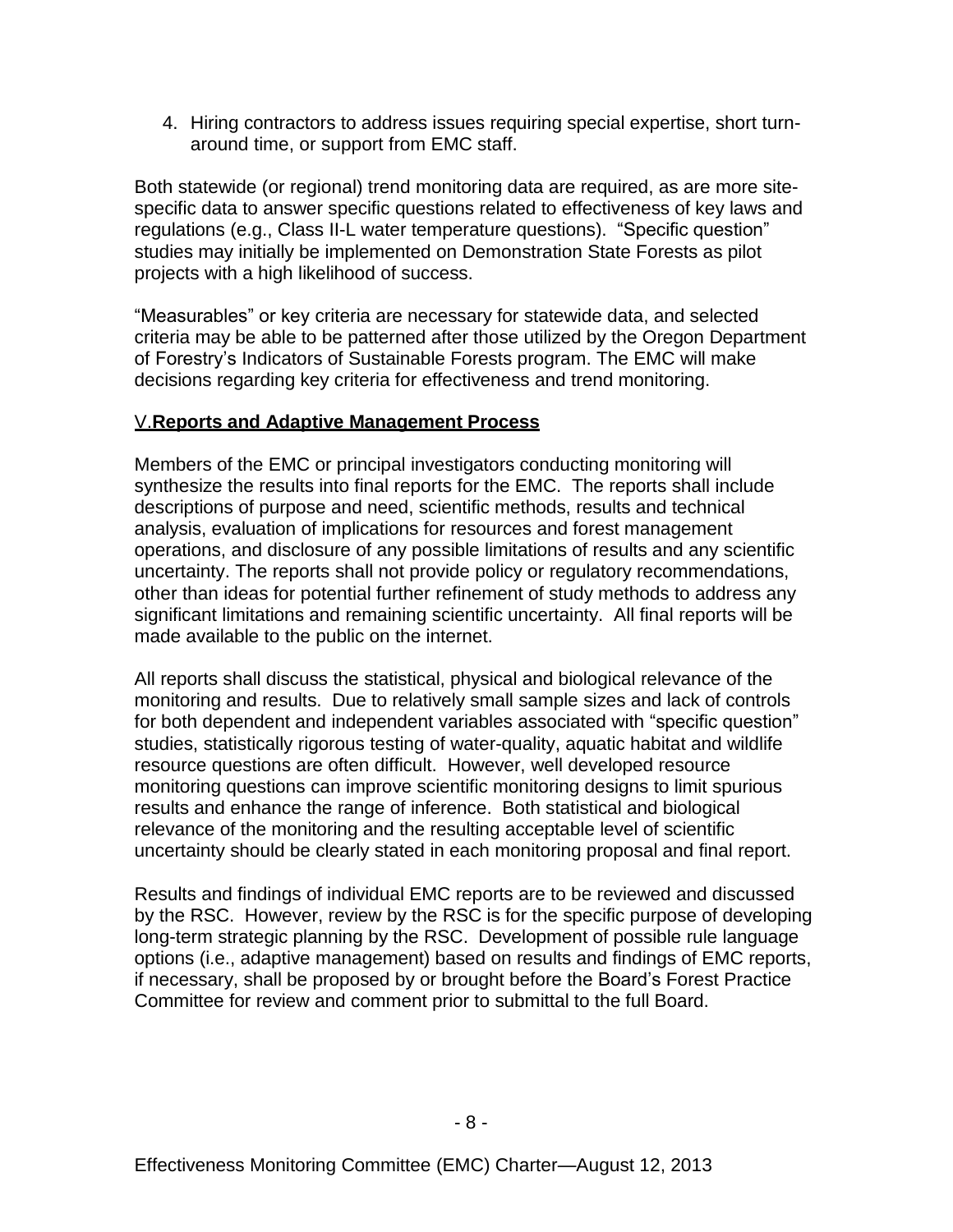## VI.**Assistance and Oversight**

The EMC chair may seek technical advice from, including but not limited to, other state agency or departments, federal agency representatives, and technical experts on developing effectiveness monitoring projects.

The Board's Executive Officer will act as the liaison between the Board and the EMC.

# VII. **Timeline<sup>7</sup>**

August 2013: The draft EMC Charter will be sent to the full Board and the Board's RSC for their review.

September 2013: Board appointments to the EMC.

October 2013: Initial meeting of the EMC.

December 2013: Initial report to the Board by the EMC chair.



Figure 1. Iterative cycle of policy development and implementation used in adaptive management, allowing monitoring data to inform management and regulation.

 $<sup>7</sup>$  Note that the timeline is subject to change.</sup>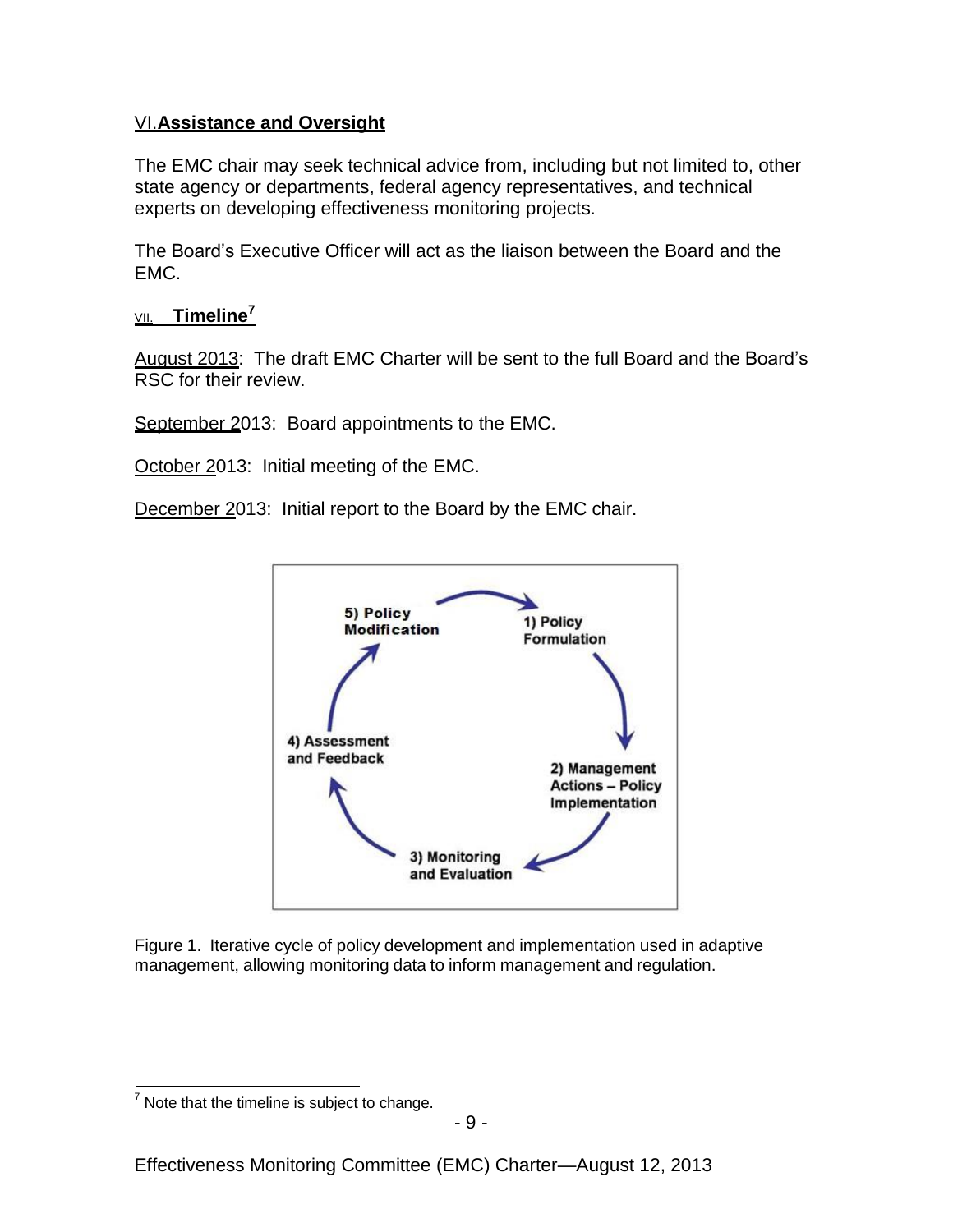#### **VI. References**

Battle Creek Task Force. 2011. A rapid assessment of sediment delivery from clearcut timber harvest activities in the Battle Creek Watershed, Shasta and Tehama Counties, California. Prepared for the California Resources Agency by California Department of Forestry and Fire Protection, California Department of Fish and Game, Central Valley Regional Water Quality Control Board, and California Geological Survey, Sacramento, CA. 59 p.

Board of Forestry and Fire Protection (BOF). 1999. Hillslope monitoring program: Monitoring results from 1996 through 1998. Interim report prepared by the Monitoring Study Group (MSG). Sacramento, CA. 70 p.

Brandow, C.A., P.H. Cafferata, and J.R. Munn. 2006. Modified completion report monitoring program: monitoring results from 2001 through 2004. Monitoring Study Group Final Report prepared for the California State Board of Forestry and Fire Protection. Sacramento, CA. 80 p.

Cafferata, P.H. and J.R. Munn. 2002. Hillslope monitoring program: Monitoring results from 1996 through 2001. Final Report submitted to the California State Board of Forestry and Fire Protection. Sacramento, CA. 114 p.

Cafferata, P.H., D.O. Hall, and G.D. Gentry. 2007. Applying scientific findings to forest practice regulations in California. In: Proceedings of the NCASI 2007 West Coast Regional Meeting, September 26-27, 2007, Portland, Oregon. P. H-39 to H-46.

Coe, D. 2009. Water quality monitoring in the forested watersheds of California: status and future directions. Report prepared for the California State Board of Forestry and Fire Protection's Monitoring Study Group. Sacramento, CA. 37 p. plus Appendices. Available online at: [http://www.bof.fire.ca.gov/board\\_committees/monitoring\\_study\\_group/msg\\_monitoring\\_reports/draf](http://www.bof.fire.ca.gov/board_committees/monitoring_study_group/msg_monitoring_reports/draf) t\_monitoring\_tracking\_report\_09nov09.pdf

Gregory, R., D. Ohlson, and J. Arvai. 2006. Deconstructing adaptive management: criteria for applications to environmental management. Ecological Applications 16(6): 2411-2425.

Longstreth, D., A. Lukacic, J. Croteau, A. Wilson, D. Hall, P. Cafferata, and S. Cunningham. 2008. Interagency Mitigation Monitoring Program pilot project final report. California Resources Agency, California Environmental Protection Agency, Central Valley Regional Water Quality Control Board, North Coast Regional Water Quality Control Board, California Department of Fish and Game, California Department of Forestry and Fire Protection, California Geological Survey. Sacramento, CA. 38 p. plus Appendices.

MacDonald, L.H. and D. Coe. 2007. Influence of headwater streams on downstream reaches in forested areas. Forest Science: 53(2): 148-168.

Tuttle, A.E. 1995. Board of Forestry pilot monitoring program: hillslope component. Unpubl. Rept. submitted to the California Department of Forestry and Fire Protection and the Board of Forestry and Fire Protection under Contract No. 9CA38120. Sacramento, CA. 29 p. Appendix A and B: Hillslope Monitoring Instructions and Forms.

Washington Forest Practice Board (WFPB). 1987. Timber/Fish/Wildlife agreement: a better future in our woods and streams. Final Report. Olympia, WA. 57 p. Available online at: [http://www.dnr.wa.gov/Publications/fp\\_tfw\\_agreement\\_19870217.pdf](http://www.dnr.wa.gov/Publications/fp_tfw_agreement_19870217.pdf)